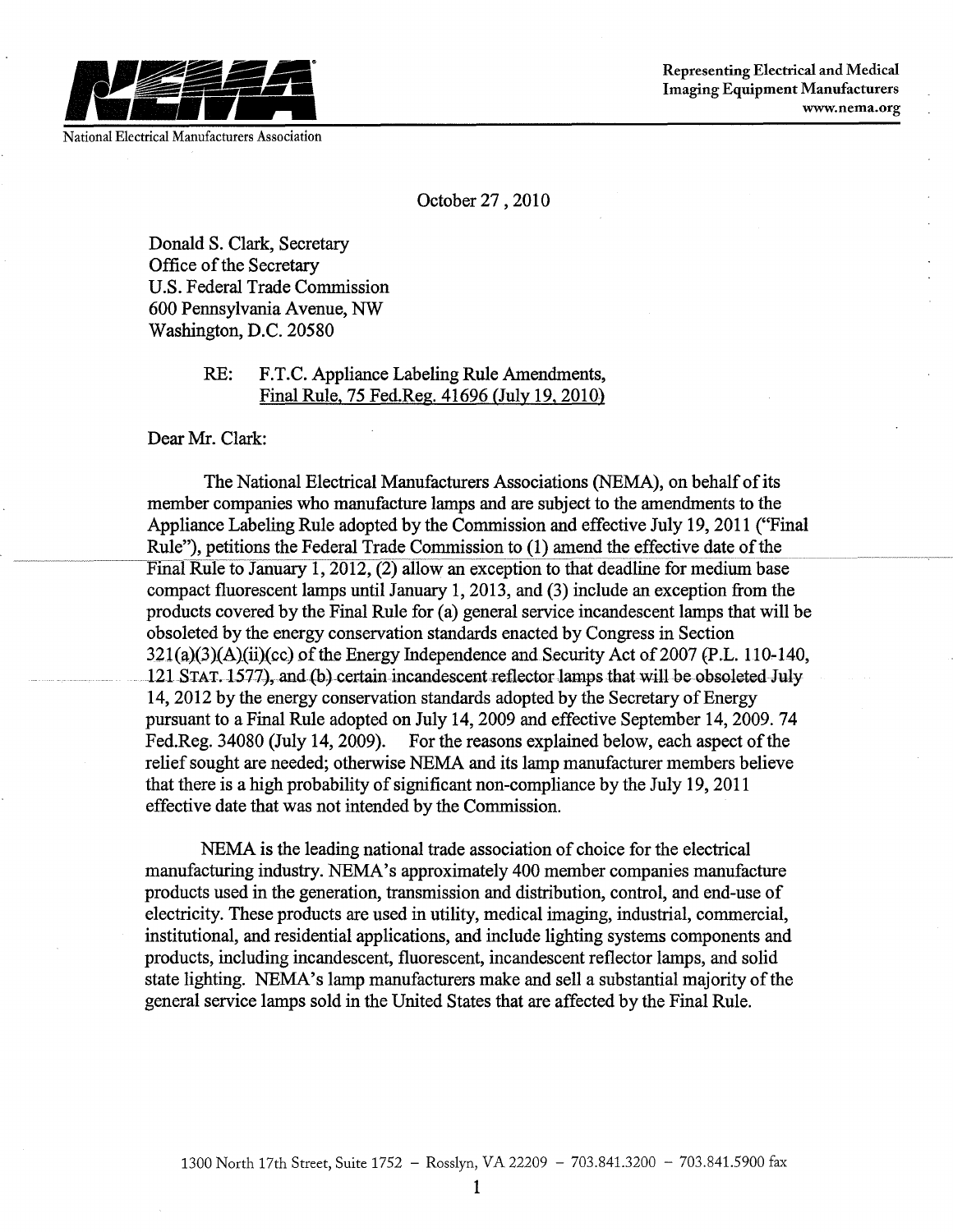## **BACKGROUND**

Much of the information presented herein is derived from assessments undertaken by lamp manufacturers after the Final Rule was published, when they evaluated the resources, both financial and human, as well as the engineering and supply-chain logistical challenges to comply with the Final Rule. This information was not part of the record before the Federal Trade Commission when it made its decision setting a one-year effective date for compliance. In the Final Rule, the Commission noted when the Appliance Labeling Rule was first adopted for lamps in 1994, the lamp industry was able to comply without any discernible problem within a one-year period following publication of that rule. 75 Fed.Reg. at 41710. The unstated assumption underlying that observation and the Commission's beliefthat a one-year period should be "adequate time to redesign labels and packaging," *id.,* is that the lamp industry today is substantially the same lamp industry that existed in 1994. With this petition, NEMA hopes the Commission will appreciate that this assumption is not well-founded and needs to be revisited.

In 1994, the lamp industry's product mix was not terribly different than it had been for most of the  $20<sup>th</sup>$  century. The every-day residential light sources at that time were "A-line" general service incandescent lamps and incandescent reflector lamps. There were only a very small number of medium-screw base compact fluorescent lamps (CFL) on the market in 1994, which represented a very tiny percentage  $($  < 1%) of general service lighting applications for homes. Most CFL product available then was a pinbased product used in commercial applications and not subject to the FTC's Appliance Labeling Rule. General service screw-based advanced halogen incandescent lamp products and solid state lamp products were not part of the marketplace at that time.

Today, 1994's bread and butter general service incandescent and incandescent reflector products will shortly be obsoleted and eliminated from the market by the energy conservation standards enacted by Congress in 2007 and by the Secretary of Energy in 2009. The residential lighting marketplace and the mix of products available, in part spurred by a combination of public incentives and regulatory standards, has been transformed and is being transformed in a way that has brought, and is now bringing, a much larger number of general service lamp products to residential consumers than previously existed, and certainly much larger than what existed in 1994. For example, a full-line lighting manufacturer can have as many as 3500 product identification codes that will have to be addressed to comply with the Final Rule.<sup>1</sup> In contrast, the number of product identification codes that were impacted by the 1994 Rule for a full-line manufacturer was approximately 1500 at most. For a full-line lamp manufacturer, approximately 25% of these packaging types are incandescent or halogen lighting products that will be obsoleted; at least as many ofthe affected packages now contain integral CFL (CFLi) product, which have captured almost 20% ofthe general service

<sup>&</sup>lt;sup>1</sup> This number is not a reference to the number of different types of lamp products impacted by the Final Rule. It is a reference to the number of different types of packaging styles and configurations effected by the Final Rule.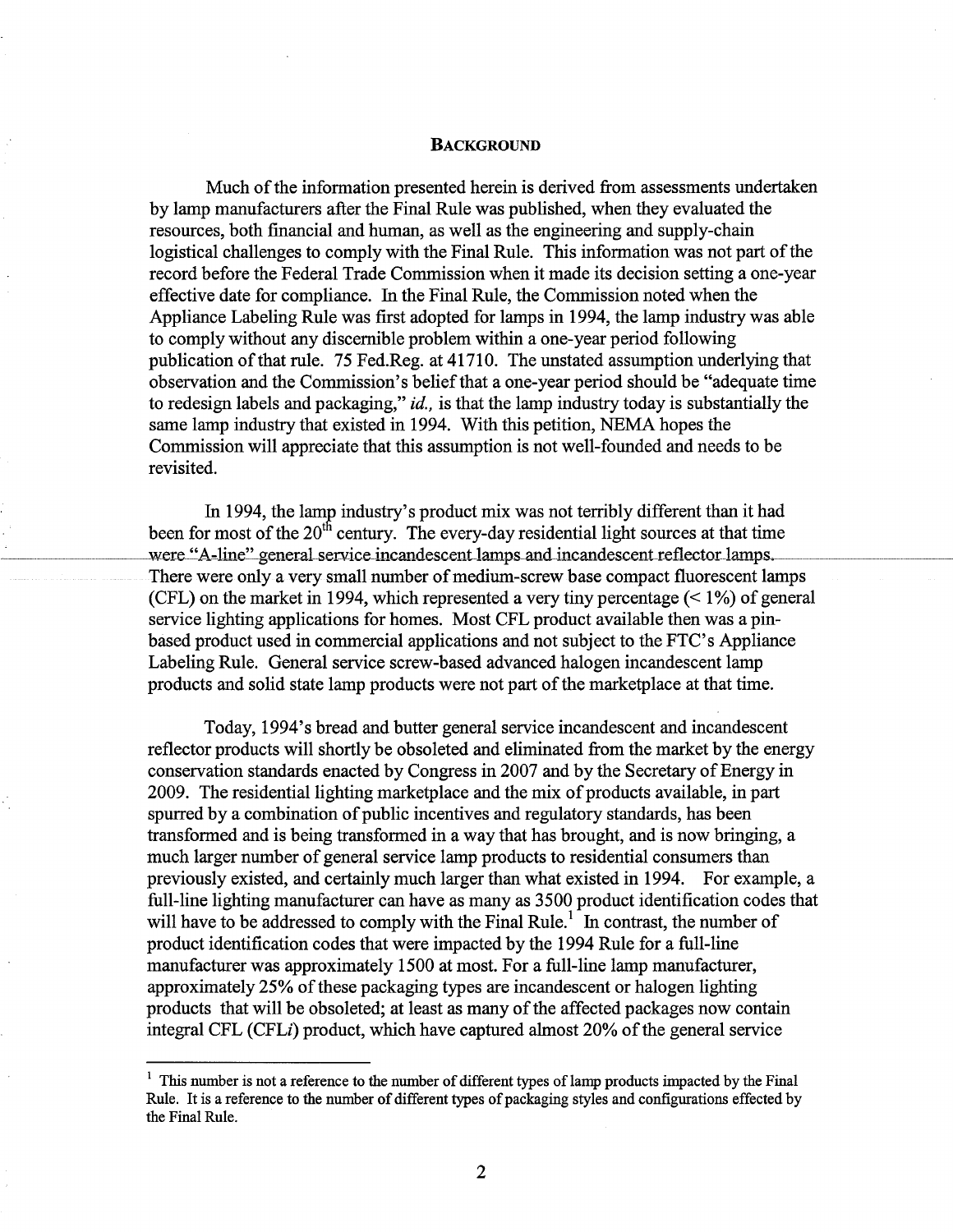residential lighting market. The remainder are newer technology products that have been introduced to the market in recent years.

The other significant development that has taken place in recent years is the lengthening supply chain to United States retail shelves. In large part, this reflects the inroads that CFLi product has made in the residential lighting market. Almost all of the CFLi product is sourced from Asia and packaged in Asia. A manufacturer of CFLi product can have 4 or more independent suppliers in Asia, some of whom have package engineering capability and others who do not. In 1994, the bread and butter residential lighting products were largely sourced from manufacturing facilities in the United States owned by the manufacturer whose name was on the product. One consequence of the fact that a large number of the packages impacted by the rule come from outside the United States is that the effective date of the Final Rule becomes a date of import requirement, which means that the product must actually be produced and packaged some time before the July 19, 2011 effective date. But the lengthy supply chain also means that the logistical task of complying with the Final Rule is significantly more complex than it was in 1994.

Moreover, the 1994 rule only required three changes to the package, adding Lumens, Watts and Life to the front of the package. This change was relatively modest in comparison to adding Lumens and Annual Operating Cost to the front of the package and adding a sizable nutritional-type label to the back of the package. In many cases, the new rule will require the package to be completely redesigned as opposed to making the small package adjustments that where possible to comply with the 1994 rule.

CFLs present an industry challenge due to the extraordinary number of product types and packaging configurations-multiple geometries, extended side panels, blister packs, all accompanied by small sizes with limited or no space (real estate) on the package to accommodate the label and lighting facts requirements of the Final Rule with the required font size, character and content. This packaging engineering challenge will likely require hundreds of package types to be re-engineered by each manufacturer, requiring new molds, greater cube dimensions and different tray packing and palletizing configurations. In other words, it is not merely the case that compliance will be limited reprinting of cardboard packaging to add the new content requirements. Blisterpacks and package size changes are implicated by the Final Rule, and this has implications for retail stores as well. The engineering tasks will be further complicated by long and complex supply chain patterns, most from Asia, involving dozens of contract manufacturing entities accompanied by equally complex packaging and graphics vendors mostly located in Asia.

Moreover, due to the rapidly accelerating product life cycle, many CFL types in the market today will be discontinued within 12-18 months as better performing options with less mercury, better color and more features (dimming, faster instant-on etc). These product displacements could affect as many as one-third of the CFL offerings.

3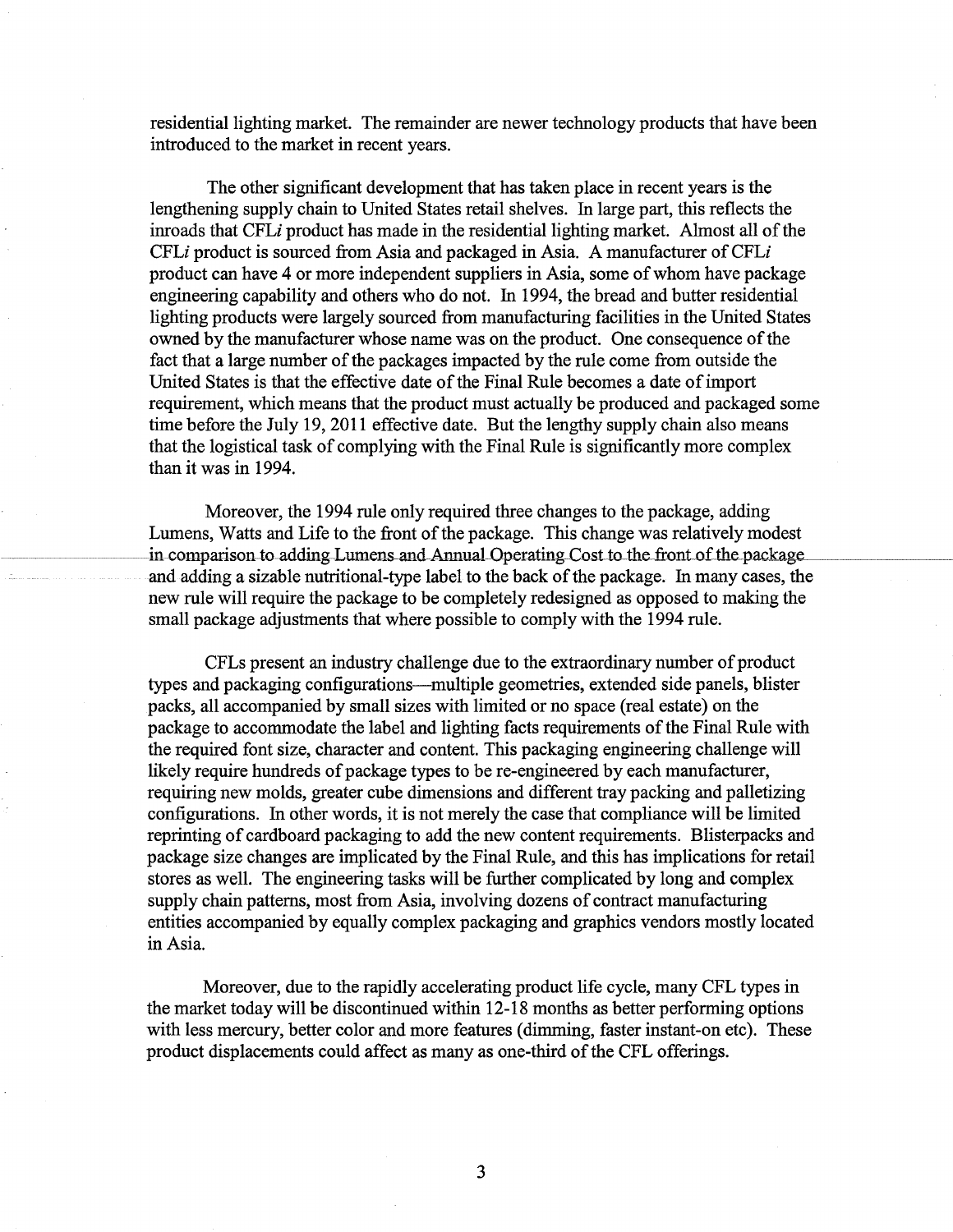Currently, lamp manufacturers are invested heavily in new product development and introduction to create and bring to market new energy efficient technologies. Each manufacturer currently has a queue of new technology product introductions in its product pipeline to which package engineering and design personnel are already committed to full-time. Getting these products to market is critical to the lighting market transformation contemplated by EISA-2007.

# Packaging Flexibility

To allow possible solutions that don't require a mechanical package redesign for packages that are limited on space or have odd configurations, we recommend that FTC consider allowing the following options to only be used where the standard labeling scheme will not fit:

- 1. The front and/or rear boxes can be condensed if needed, as long as the font size is unaffected.
- 2. The required language in the rear boxes can be split onto more than one line to allow for unusual spaces as long as the font size is not affected.
- 3. As proposed for the Canadian label, allow the front or rear label to be scaled by no more than 80% of required size as long as the print remains legible.
- FTC offers a compressed label for packages less than 24 sq. inches in size. 4. While industry appreciates the concept of additional flexibility for smaller packages, none of the lamps covered by regulation would actually fit in a box that was 24 sq. inches, basically a  $2'' \times 2' \times 2''$  box. The size of these products renders this provision unusable. To be able to use this provision on the smallest lamp types and packages covered by this regulation, industry recommends that the compressed label be allowed for packages up to 48 sq. inches in size. Also clarify, that on blister packs, this does not include the bulb area. Consider also allowing space taken up by required warnings and graphics to be excluded from the 48-inch requirement.
- 5. Allow a second language to be scaled at no less than 80% of English copy as long as print remains legible.

## **WHAT THIS PETITION DOES NOT CONTEMPLATE**

This Petition does not seek any change in the content of the label or the judgments made by the Commission in deciding the labeling content requirements.

Lamp manufacturers are prepared to be fully compliant with the new labeling rules for all LED products and new halogen incandescent types (those that will pass the efficiency threshold set by EISA '07) with no exceptions or delays. Additionally, all new CFL product that is brought on the market will be labeled in accordance with the new FTC Rule as they are brought on the market. Emphasis here is important because the primary motivation for the new labeling is to educate consumers on the new technology where the greatest concerns about product performance and labeling integrity exist.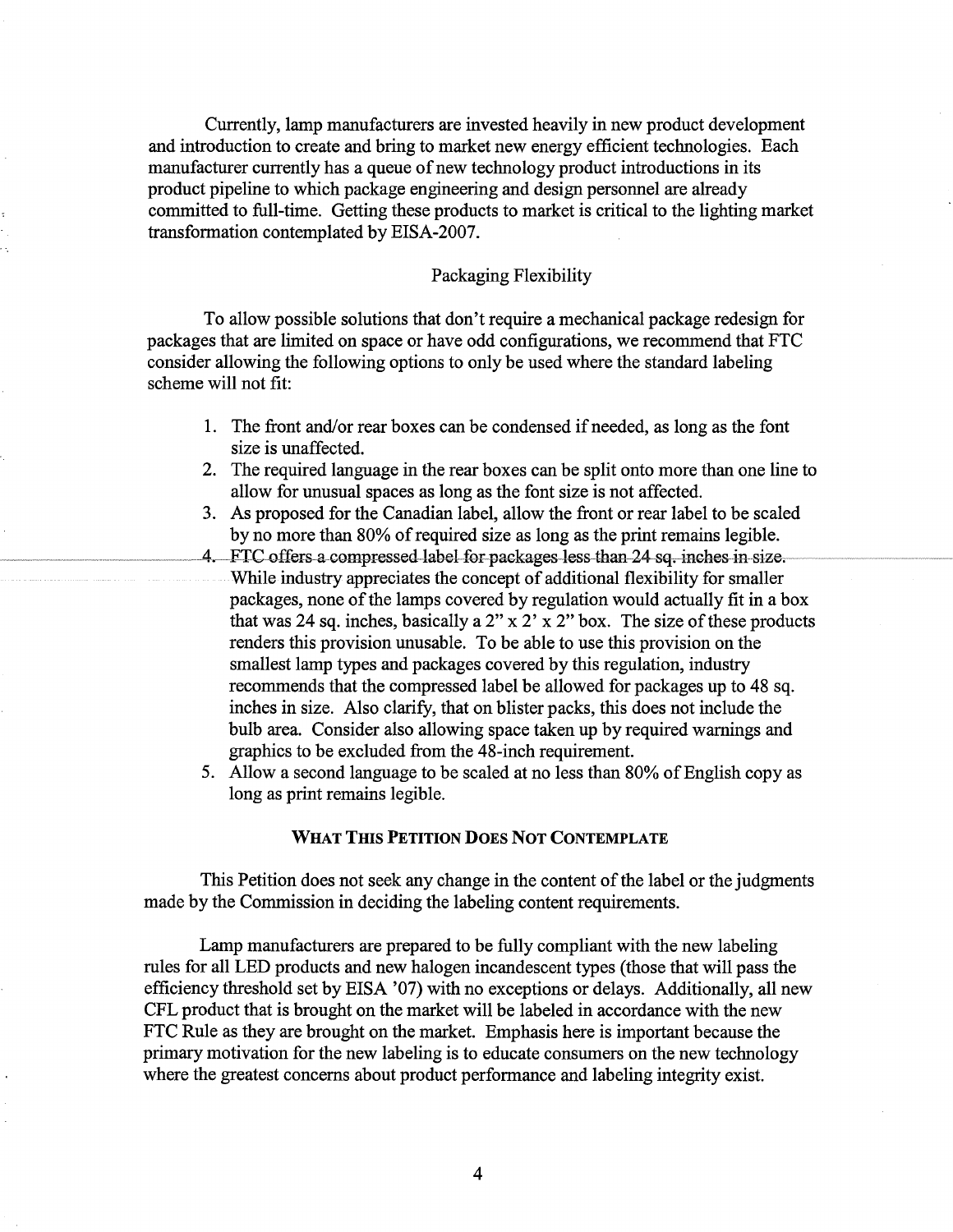Nor does the Petition contemplate changes in the requirements with respect to website-displayed information.

#### JUSTIFICATION FOR RELIEF SOUGHT BY PETITION

Lamp manufacturers have been disinvesting in traditional incandescent lighting technologies that cannot meet the new energy conservation standards since the day EISA-2007 was signed into law. This disinvestment is irreversible. Legal requirements in the European Union, Canada and Mexico that are similar to EISA-2007's energy conservation requirements have broadened the impact of this disinvestment. The only investment that lamp manufacturers are currently making in these obsoleted products is the investment in exiting those product lines. Current packaging for many of these products has not been touched in nearly a decade or more, and but for the amendments in the Final Rule, there would be no reason to change that packaging. The Final Rule forces lamp manufacturers to reinvest in these products from which they have been disinvesting for several years.

While the Commission exempted from the Appliance Labeling Rule Amendments the traditional general service incandescent lamp products (100 watt) that would not meet the energy conservation standards effective January 1, 2012, the Rule requires relabeling of products that will be on store shelves no longer than 17 months (75 watt) and 29. months (60 and 40 watt). This mandatory re-investment in obsolete products is contrary to the entire intent of EISA-2007, which was to redirect scarce manufacturer resources and investments toward energy efficient lighting technologies and away from the inefficient technologies. Thus packaging for approximately 25% of the product identification codes impacted by the Final Rule are for obsoleted products that will have to be redone, and this packaging change will have a lifespan of no more than 17 months or 29 months, when it would normally have lifespan of a decade or more. Lamp manufacturers do not have the human resources nor the time resources to address packaging changes in obsoleted products when the challenges presented by the changes required for the energy efficient lighting products represented by CFL, halogen incandescent and solid-state technologies are still complex and require more time.

Most of the information required by the Final Rule for general service incandescent lamps is already on current packaging In the Final Rule, the Commission sought comment on consumer education, and this data could be central to the consumer education effort of the FTC and others.

The industry needs a 6 month extension for the entire rule until January  $1<sup>st</sup>$ , 2012. The industry also asks for an additional 12 month extension (until January 1,2013) to implement the Final Rule's requirements for CFL lamps, because of the engineering challenges and supply-chain logistical challenges. Not a single lamp company has the internal resources available to implement the new labeling rules for CFL and will have to outsource a very substantial portion of this activity. Internal company resources are largely devoted to new product development and launches, primarily LED solid-state lighting. The number of product identification codes for CFL $i$  for a full-line

5